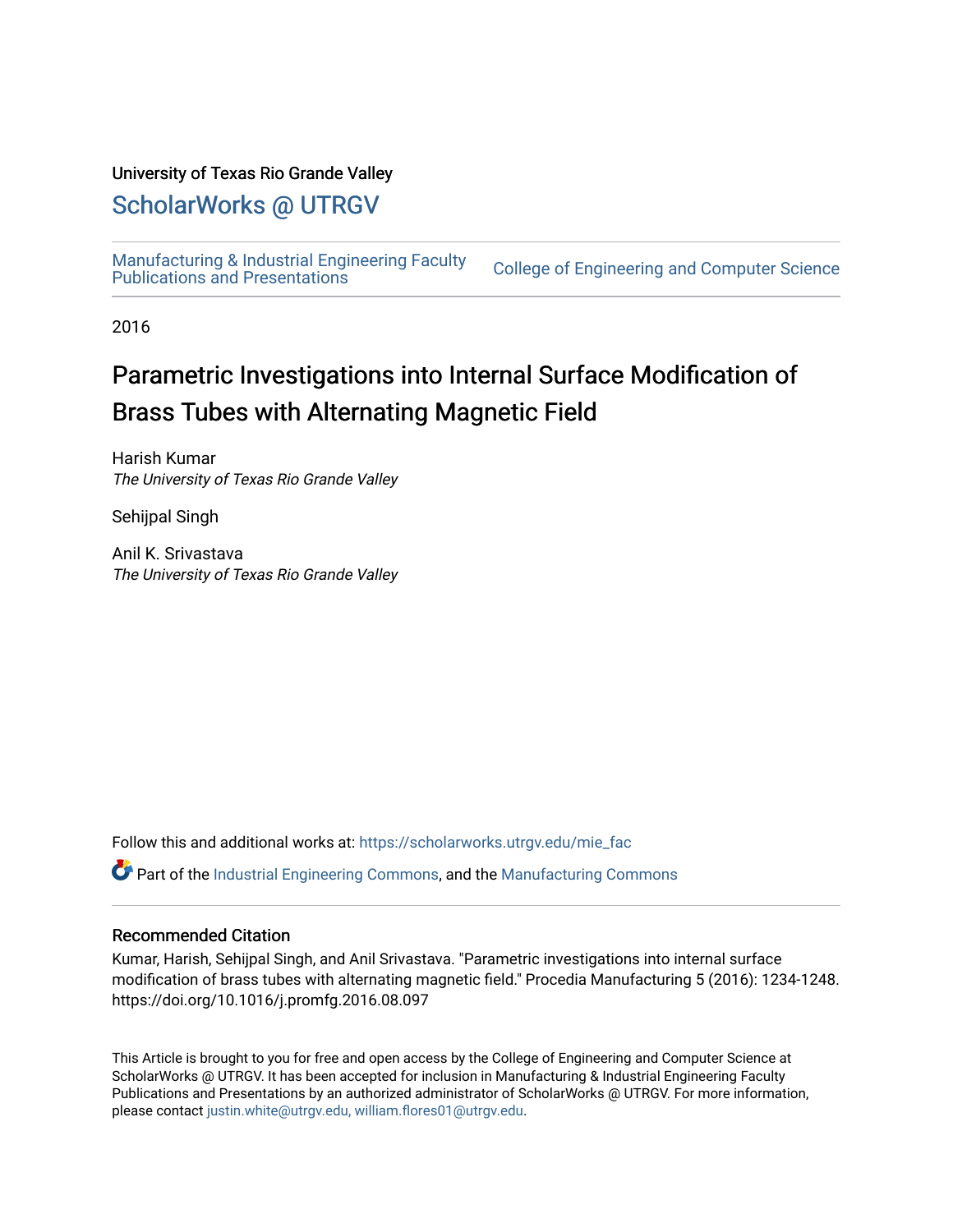

Procedia Manufacturing

Volume 5, 2016, Pages 1234–1248



44th Proceedings of the North American Manufacturing Research Institution of SME http://www.sme.org/namrc

# Parametric Investigations into Internal Surface Modification of Brass Tubes with Alternating Magnetic Field

Harish Kumar<sup>1\*</sup>, Sehijpal Singh<sup>2</sup> and Anil Srivastava<sup>1</sup>

*1 University of Texas, Rio Grande Valley, Edinburg, Texas, U.S.A. <sup>2</sup> Guru Nanak Dev Engg. College, Ludhiana, Punjab, India. harishprashar@gmail.com, sehijpalsingh@yahoo.in, anil.srivastava@utrgv.edu* 

#### **Abstract**

The final finish operations have great significance in an overall manufacturing cycle of a product. The surface finishing and modification of surfaces have been the vital requirements of most of the products. The processes like shot peening, shot blasting, abrasive finishing and super finishing are being largely employed for such requirements. While final finishing of flat and outside surfaces are relatively easy and well established, the internal surfaces such as those of pipes is not so simple. In this paper, the application of low frequency alternative magnetic field has been explored for imparting surface modification including surface on the internal cylindrical surface. The cold drawn SUS304 stainless steel (SS) pins have been used as micro tools. The interaction of vibrating SS pins (due to AC magnetic field) with internal surface of rotating pipe has resulted in micro indentation of surface thereby improving surface characteristics. An experimental setup has been developed to investigate the effect of major process parameters on the percentage improvement in surface finish and surface hardness. Response Surface Methodology has been employed to design the experiment for demonstrating the effect of various process parameters on the surface finish and hardness of the processed surface. It is observed that SUS304 stainless steel pins are capable of improving the surface characteristics like surface finish and surface hardness in the internal surface of brass tube.

*Keywords:* Surface Modification, peening, AC magnetic field, Final finish operation, Surface hardness

# 1 Introduction

Surface modification is the physical transformation of a characteristic of a surface to improve its surface properties such as its roughness, hardness or fatigue strength etc. Surface characteristics can be

1234 Selection and peer-review under responsibility of the Scientific Programme Committee of NAMRI/SME -c The Authors. Published by Elsevier B.V.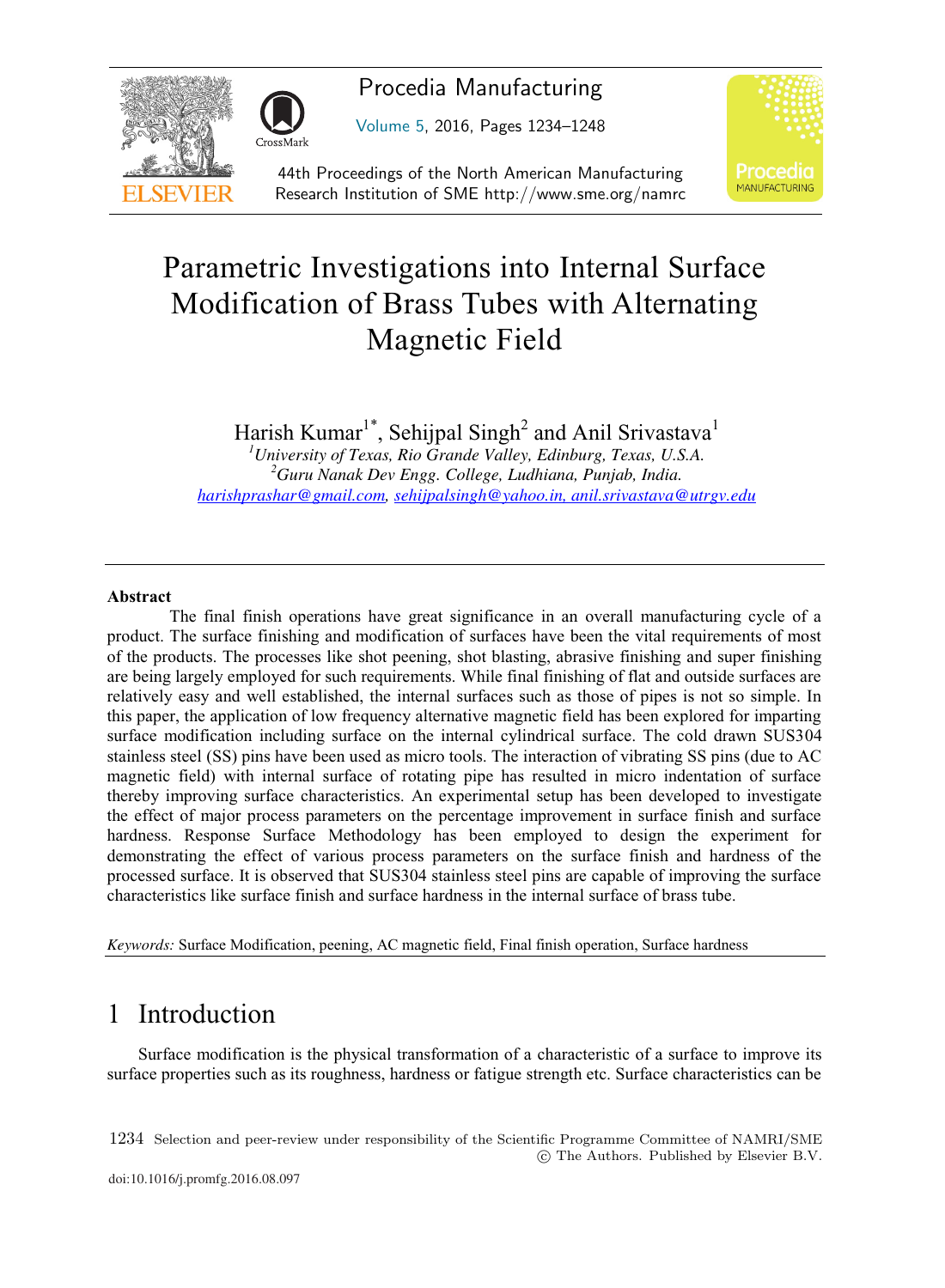modified by inducing compressive residual stresses on work surfaces. Shot peening or modified shot peening processes such as water jet peening, cavitation peening and ultrasonic shot peening are widely used to induce compressive residual stresses on the surface to improve the surface integrity and fatigue strength. But these processes are difficult to apply on internal surfaces such as high pressure liquid pipes and pressure fuel pipes. Surface characteristics of external as well as internal surface can be improved by a recently developed surface finishing/modification process called Magnetic Abrasive Finishing (MAF). In MAF, workpiece is held between the two poles of magnet. Magnetic Abrasive Particles (MAPs) used as finishing tool, are filled between the workpiece and the magnetic poles. The magnetic abrasive particles joined to each other along the lines of magnetic force and form a Flexible Magnetic Abrasive Brush. The flexible magnetic abrasive brush acts as a multi-point cutting tool for finishing process. The vibratory, rotary  $\&$  axial motion is imparted to the workpiece to improve the performance of finishing operation. In magnetic abrasive finishing, magnetic field can be induced in three different ways i.e. by permanent magnets, direct current or by alternating current. At Initial stages, MAF was used only for finishing of flat surfaces but later this process was successfully utilized for finishing of external as well as internal surfaces (Shinmura, et al., 1985), (Shinmura and Aizawa, 1989). Magnetic abrasive finishing of internal surfaces is always a bit difficult task to deal with. Most of the researchers have utilized permanent magnets to induce magnetic field for internal surface finishing of metallic components made up of ferrous material like steel (Shinmura and Yamaguchi, 1995), (Yamaguchi and Shinmura, 2000) and non ferrous materials like aluminum alloy tubes (Yamaguchi and Shinmura, 2004), (Wang and Hu, 2005). Very small diameter SUS304 stainless steel capillary tubes were also successfully finished by MAF with permanent magnets (Yamaguchi and Shinmura, 2000), (Yamaguchi, et al., 2007), (Kang, et al., 2012), (Kang and Yamaguchi, 2012). Direct current is also successfully utilized by various researchers to induce magnetic field during magnetic abrasive finishing process for internal surface finishing of tubes (Yamaguchi, et al., 1996), (Kim, et al., 1997), (Yamaguchi and Shinmura, 1999), (Kim 2003). Only few researchers have utilized alternating current for internal surface finishing of tubes (Yamaguchi, et al., 2003), (Kumar, et al., 2012).

In a recent development in MAF with alternating current, Yamaguchi (Yamaguchi, et al., 2003) used cold drawn SUS304 stainless steel pins for surface modification of steel surface. It was concluded that surface characteristics can be modified by these pins if used in alternating magnetic field. Cold drawn SUS 304 stainless steel pins were also proved to be a good magnetic tool to induce compressive residual stresses and to improve microstructure of internal surface of brass tubes in magnetic abrasive finishing with alternating current (Kumar, et al., 2012). In present work, alternating magnetic field has been used for internal surface modification of brass tubes with the help of SUS304 stainless steel pin. The brass workpiece is chosen as it is non magnetic in nature. Moreover, due to its favorable mechanical/machining properties it has several applications in automotive, sanitary, and food processing industries. The aim of the present research is to investigate the effect of process parameters on surface characteristics like surface finish as well as surface hardness so as to explore the application of concept for internal surface finishing and modification of tubes.

## 2 Experimental Setup

An indigenous experimental setup has been designed and developed to carry out the detailed investigation. As shown in Figure 1, there are two coils which are in parallel circuit to each other. Cores in the coils facing each other act as N-S pole in alternating magnetic area. The gap between the poles can be varied axially to achieve the desired magnetic field. Work piece is to be kept in between the two poles. Magnetic coils are made up of 19 SWG copper wire (3000 Turns) wound around the core which is made up of SS400 rolled steel. The electromagnet is capable to induce alternating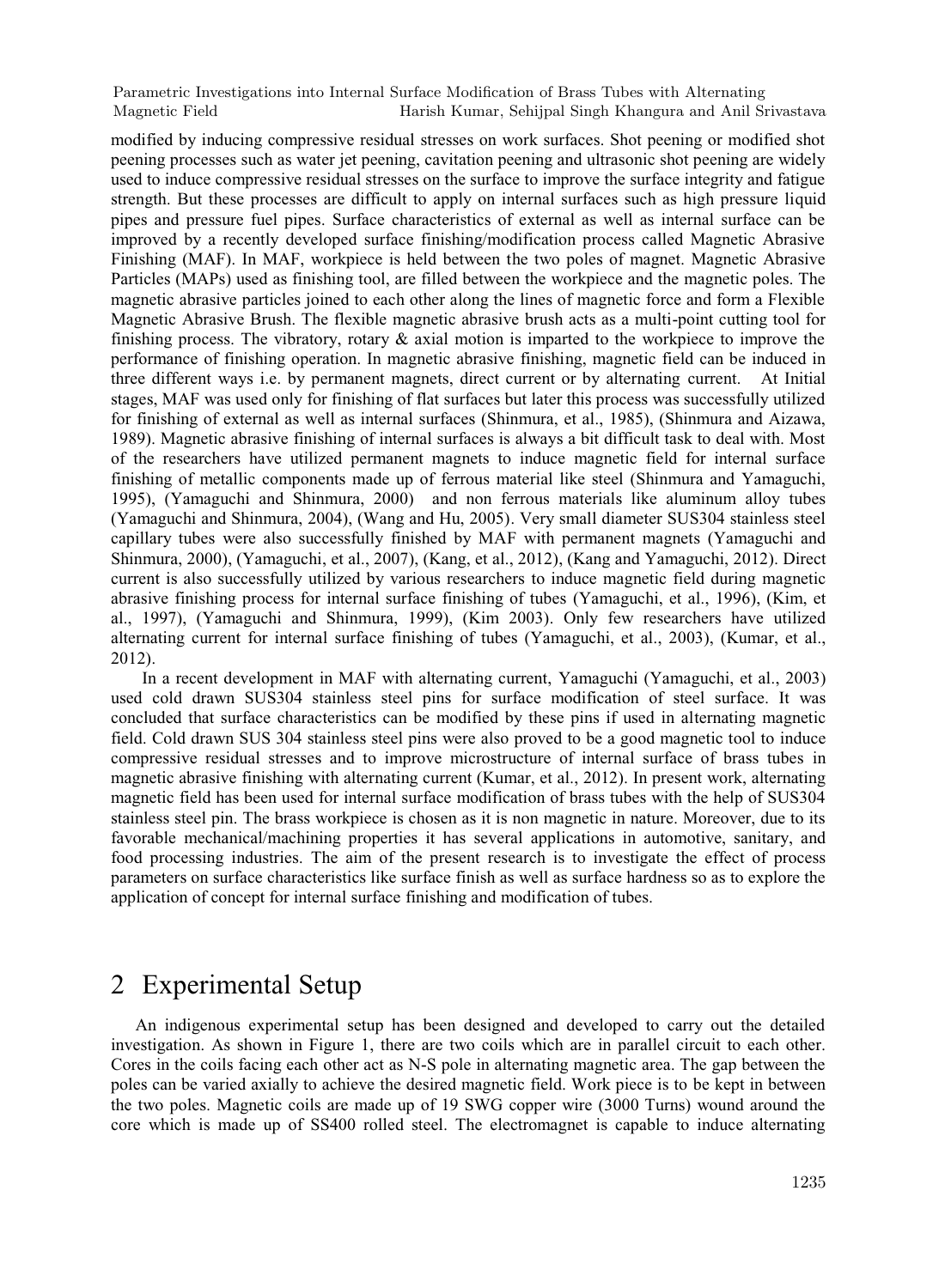magnetic field up to 0.7 Tesla. Constant voltage is supplied through the coils. Variable frequency circuit has been designed to vary the frequency from 0.5 Hz to 55 Hz. Experimental set up has been installed on a lathe machine in such a way that the centre of lathe chucks coincide with the centre of the magnetic coils.



**Figure 1:** Schematic Diagram of Experimental Setup



**Figure 2:** Photographic View of Experimental Setup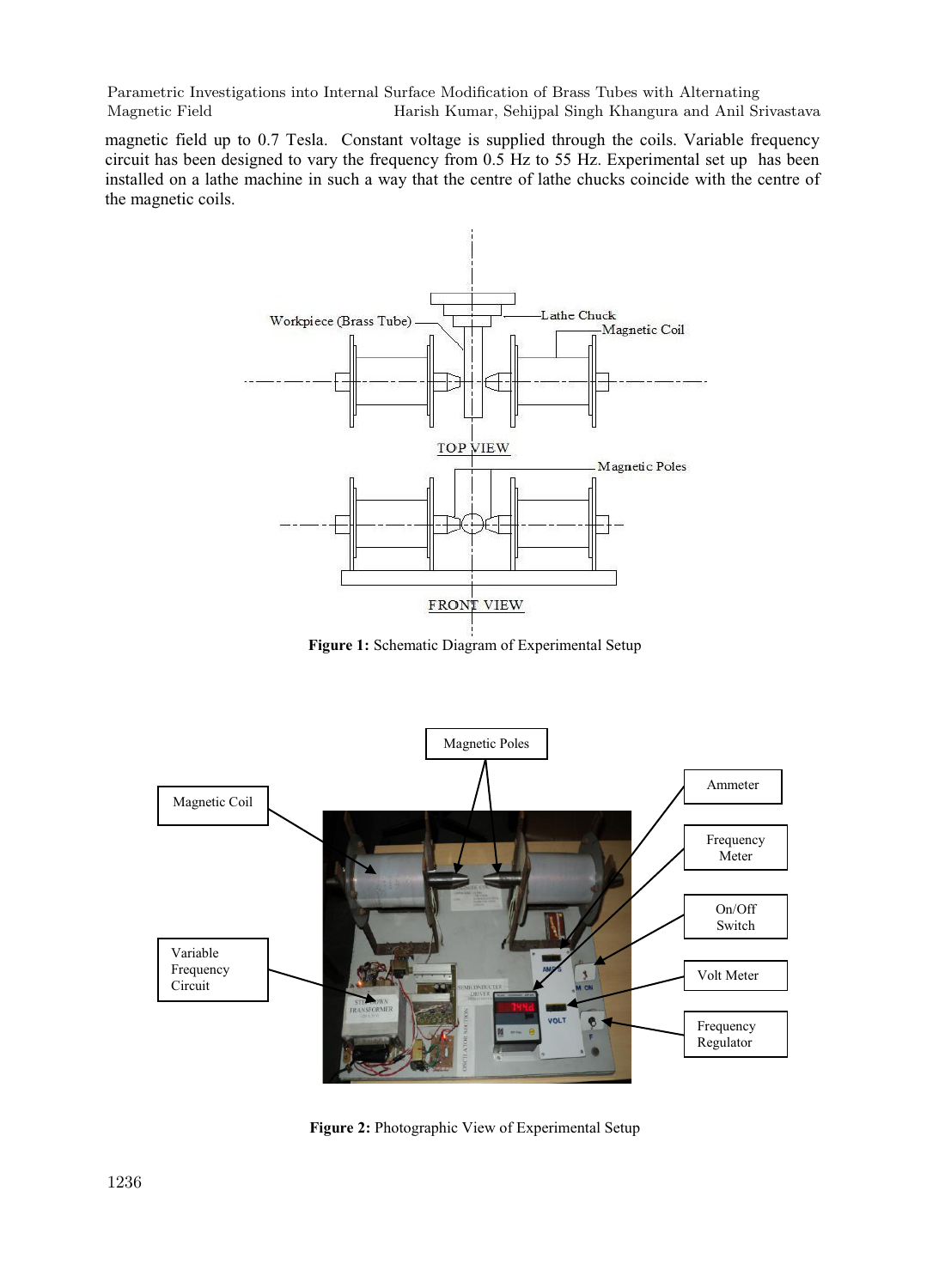# 3 Experimentation

For internal surface finishing and modification of brass tube, there are many process parameters like work material, processing time, pole-work gap, shape of pole, geometry of pins, quantity of pins, vibrating frequency, magnetic flux density and surface rotational speed etc. which can affect the surface characteristics. On the basis of preliminary experimentations and process capabilities, four major process parameters: processing time, pole-work gap, vibrating frequency surface rotational speed and their range had been selected for final experimentation (Table 1).

| Workpiece                | Brass tubes ( $\varnothing$ 25 x $\varnothing$ 22 x 100mm)                                  |  |  |  |  |
|--------------------------|---------------------------------------------------------------------------------------------|--|--|--|--|
| Tool                     | SUS304 Stainless steel Cold formed Pins ( $\varnothing$ 2 × 6 mm).                          |  |  |  |  |
| Electro-magnetic<br>pole | Core - SS400 Rolled Steel ( $\varnothing$ 26 × 150 mm), Copper wire (19 SWG),<br>3000 Turns |  |  |  |  |
| AC Power                 | 2 A. 25 V                                                                                   |  |  |  |  |
| Process Parameters       | Processing Time<br>30-150 min.<br>÷                                                         |  |  |  |  |
|                          | Pole-Surface gap<br>$1-5$ mm                                                                |  |  |  |  |
|                          | <b>Vibrating Frequency</b><br>$3-7$ Hz<br>÷                                                 |  |  |  |  |
|                          | Surface Rotational speed:<br>70-340 RPM                                                     |  |  |  |  |

#### **Table 2:** Coded and Real Level of Independent Variables

|                                                         | Symbol                                                         | <b>Levels</b> |      |              |              |              |
|---------------------------------------------------------|----------------------------------------------------------------|---------------|------|--------------|--------------|--------------|
| <b>Parameters</b>                                       |                                                                | $-2$          | $-1$ | $\mathbf{0}$ | $\mathbf{1}$ | $\mathbf{2}$ |
| 1. Processing Time (Mins)                               | A                                                              | 30            | 60   | 90           | 120          | 150          |
| 2.Pole-Work gap (mm)                                    | B                                                              | 1             | 2.   | 3            | 4            | 5            |
| 3. Vibrating Frequency (Hz)                             | $\mathcal{C}$                                                  | 3             | 4    | 5            | 6            | 7            |
| 4. Surface Rotational speed(rpm)                        | D                                                              | 70            | 138  | 205          | 273          | 340          |
| <b>Constant Parameters</b>                              |                                                                |               |      |              |              |              |
| Workpiece Material                                      | <b>Brass</b>                                                   |               |      |              |              |              |
| Quantity of Magnetic Tool (SS Pins)                     | 4 gm                                                           |               |      |              |              |              |
| $Q2 \times 6$ mm<br>Geometry of Magnetic Tool (SS Pins) |                                                                |               |      |              |              |              |
| Dimensions of Workpiece                                 | 025 x 022 x 100 mm                                             |               |      |              |              |              |
| Shape of Pole                                           | $\varnothing$ 26mm<br>$\int \phi$ 10 mm<br>$\rightarrow$ 30 mm |               |      |              |              |              |
| <b>Response Characteristics</b>                         |                                                                |               |      |              |              |              |
| Percentage Improvement in Surface Finish (PISF)<br>1.   |                                                                |               |      |              |              |              |
| Percentage Improvement in Surface Hardness (PISH)<br>2. |                                                                |               |      |              |              |              |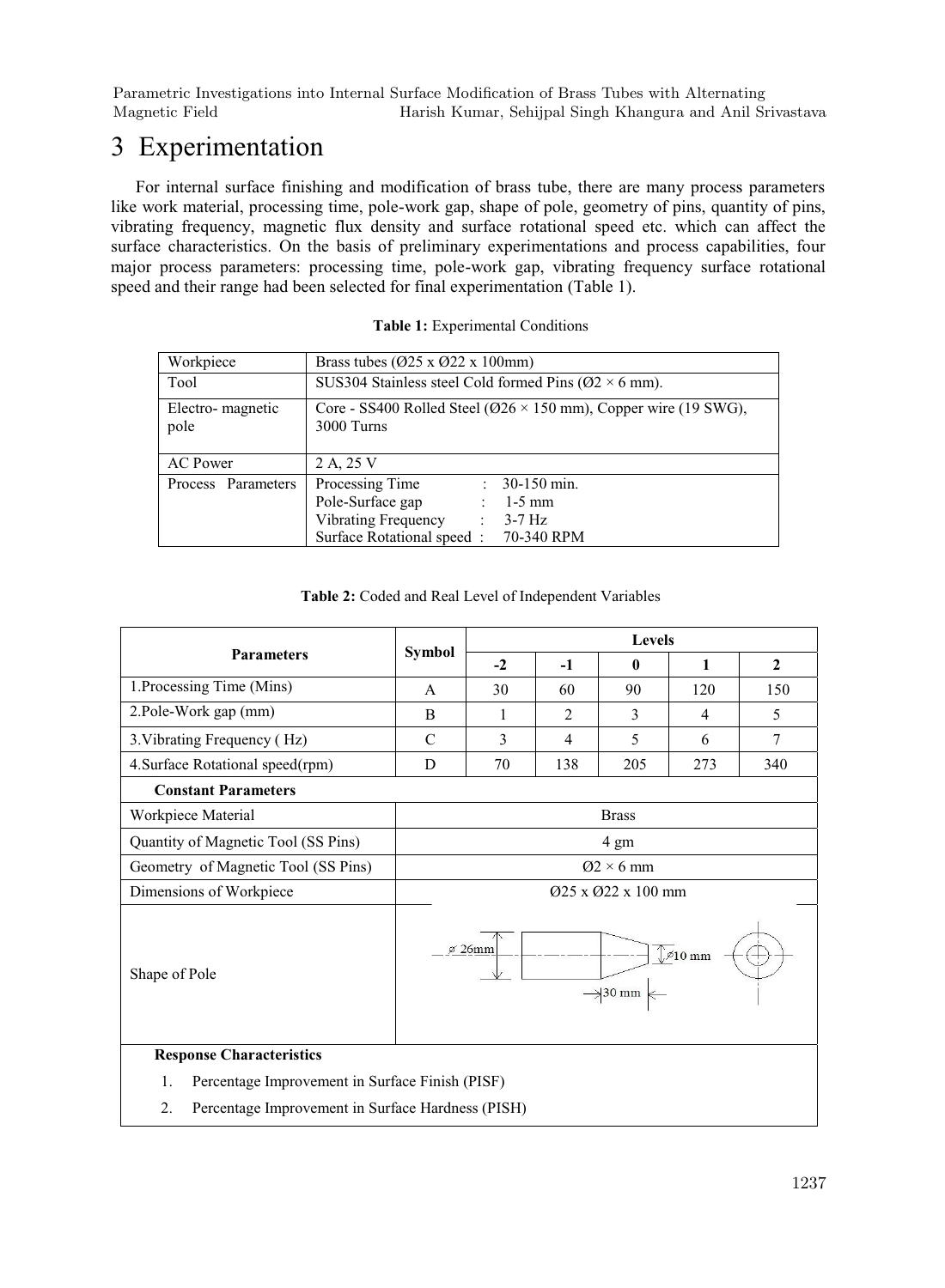Bored and finished brass tubes having dimensions  $\varnothing$ 25 x  $\varnothing$ 22 x 100 mm has been selected for final experimentation. Final experiments have to be conducted on a precision lathe machine. Stainless steel pins are inserted into the work piece. When the circuit is energized, it will produce alternating magnetic field which influence the position of magnetic pins. Both ends of workpiece are duly plugged to ensure the pin movement in the specific region. Work piece is held in precision lathe chuck and can be rotated according to experimentation plan.

Magnetic field between the poles can be adjusted by varying the distance between the poles. Magnetic coils are capable of generating the magnetic field up to 0.7 Tesla. The minimum and maximum values of four process parameters are determined from a series of trials with a pin of length  $(02 \times 6 \text{ mm})$ . Table 1 shows the detailed experimental conditions.

In present research work, Response Surface Methodology (RSM) has been used to design the experiments. Four independent variables which show considerable effect on response characteristics were selected and could be varied up to five levels (Table 2). Central composite design was used to design the experiment. After deciding the parameter range, final experiments have been designed using ANOVAs design of experiment approach. According to ANOVAs design of experiment approach, experimentation plan has been decided as per Table 3.

| Exp. No.                | Order of       | Processing       | Pole-Work        | Vibrating        | Surface          |
|-------------------------|----------------|------------------|------------------|------------------|------------------|
|                         | Exp.           | Time (Mins)      | Gap (mm)         | Frequency        | Rotational       |
|                         |                |                  |                  | (Hz)             | Speed (RPM)      |
| $\mathbf{1}$            | 12             | $-1$             | $-1$             | $-1$             | $-1$             |
| $\overline{2}$          | 17             | $\mathbf{1}$     | $-1$             | $-1$             | $-1$             |
| $\overline{\mathbf{3}}$ | 26             | $-1$             | $\mathbf{1}$     | $-1$             | $-1$             |
| $\overline{\mathbf{4}}$ | 23             | $\mathbf{1}$     | $\mathbf{1}$     | $-1$             | $-1$             |
| $\overline{5}$          | $\overline{2}$ | $-1$             | $-1$             | 1                | $-1$             |
| 6                       | 27             | 1                | $-1$             | $\mathbf{1}$     | $-1$             |
| $\overline{7}$          | 11             | $-1$             | $\mathbf{1}$     | $\mathbf{1}$     | $-1$             |
| $\,$ $\,$               | 30             | $\mathbf{1}$     | $\,1$            | $\mathbf{1}$     | $-1$             |
| $\overline{9}$          | 18             | $-1$             | $-1$             | $-1$             | 1                |
| 10                      | 28             | $\mathbf{1}$     | $-1$             | $-1$             | 1                |
| 11                      | 19             | $-1$             | $\mathbf{1}$     | $-1$             | 1                |
| 12                      | $\tau$         | $\mathbf{1}$     | $\,1$            | $-1$             | 1                |
| 13                      | 25             | $-1$             | $-1$             | 1                | $\mathbf{1}$     |
| 14                      | 29             | $\mathbf{1}$     | $-1$             | $\mathbf{1}$     | 1                |
| $\overline{15}$         | 13             | $-1$             | $\mathbf{1}$     | $\mathbf{1}$     | 1                |
| $\overline{16}$         | $\overline{1}$ | $\mathbf{1}$     | $\mathbf{1}$     | $\mathbf{1}$     | $\mathbf{1}$     |
| 17                      | 5              | $-2$             | $\mathbf{0}$     | $\boldsymbol{0}$ | $\mathbf{0}$     |
| 18                      | 14             | $\overline{2}$   | $\mathbf{0}$     | $\theta$         | $\theta$         |
| 19                      | $\,$ 8 $\,$    | $\boldsymbol{0}$ | $-2$             | $\boldsymbol{0}$ | $\mathbf{0}$     |
| 20                      | $\overline{9}$ | $\boldsymbol{0}$ | $\overline{2}$   | $\boldsymbol{0}$ | $\boldsymbol{0}$ |
| 21                      | 3              | $\mathbf{0}$     | $\mathbf{0}$     | $-2$             | $\mathbf{0}$     |
| $\overline{22}$         | 24             | $\theta$         | $\Omega$         | $\overline{2}$   | $\theta$         |
| 23                      | 20             | $\mathbf{0}$     | $\mathbf{0}$     | $\boldsymbol{0}$ | $-2$             |
| 24                      | 16             | $\overline{0}$   | $\mathbf{0}$     | $\mathbf{0}$     | $\overline{2}$   |
| 25                      | 22             | $\mathbf{0}$     | $\mathbf{0}$     | $\mathbf{0}$     | $\mathbf{0}$     |
| 26                      | 6              | $\overline{0}$   | $\mathbf{0}$     | $\mathbf{0}$     | $\mathbf{0}$     |
| 27                      | 10             | $\boldsymbol{0}$ | $\boldsymbol{0}$ | $\boldsymbol{0}$ | $\boldsymbol{0}$ |
| 28                      | 15             | $\boldsymbol{0}$ | $\mathbf{0}$     | $\boldsymbol{0}$ | $\mathbf{0}$     |
| 29                      | $\overline{4}$ | $\boldsymbol{0}$ | $\boldsymbol{0}$ | $\boldsymbol{0}$ | $\boldsymbol{0}$ |
| $\overline{30}$         | 21             | $\mathbf{0}$     | $\mathbf{0}$     | $\mathbf{0}$     | $\mathbf{0}$     |

**Table 3:** Experimentation Plan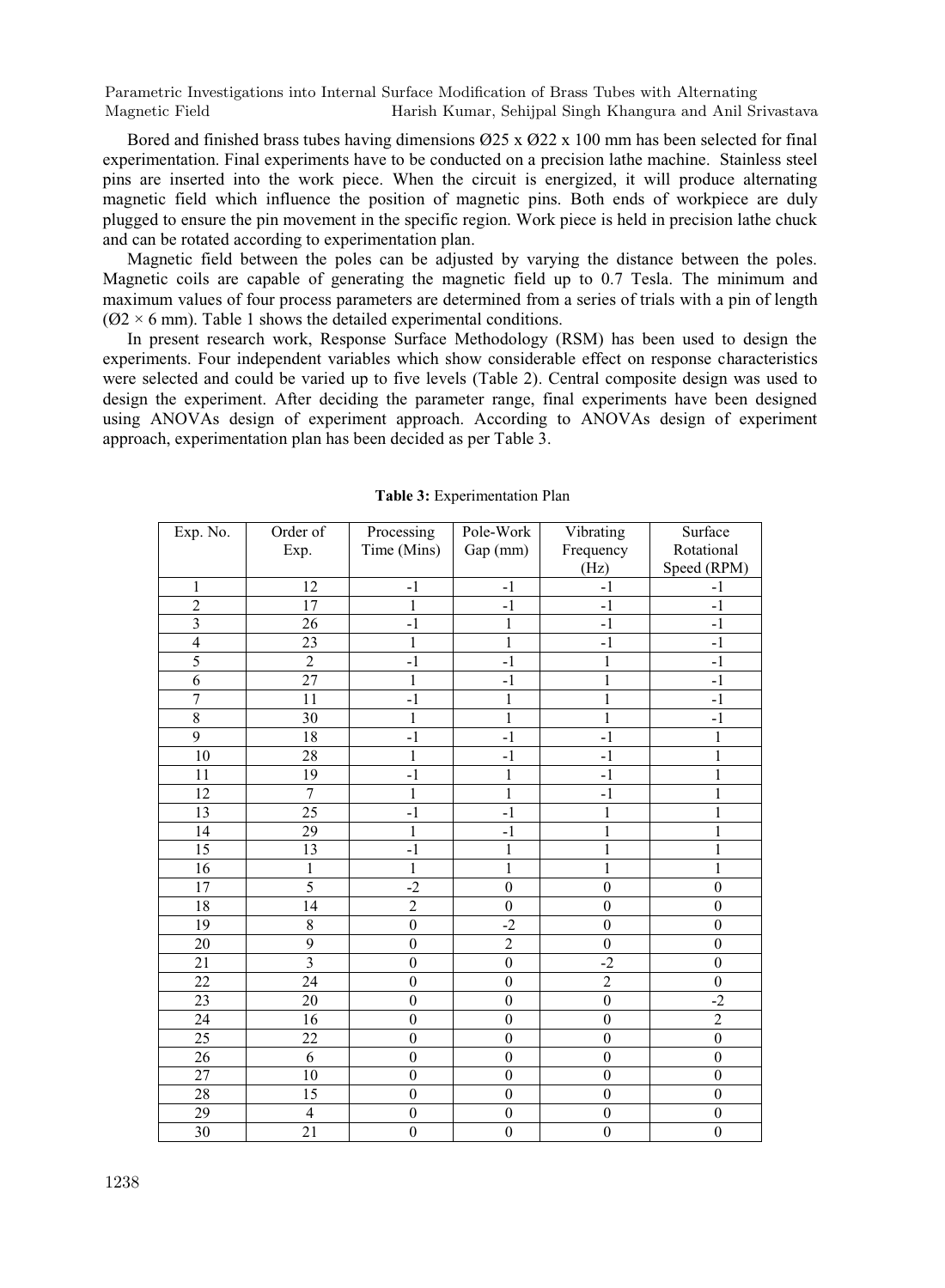Thirty experiments were conducted as per experimental plan. The order of experiment was randomized to avoid any bias in results. After the experimentation, each workpiece was taken out from precision lathe chuck. Cover from one side of workpiece was removed and SS pins were taken out. After that surface roughness of internal surface was measured with the help of roughness tester (Surftest SJ-301). A sampling length of 4 mm was selected for measurement of surface roughness (Ra). Surface hardness was measured with the help of micro hardness tester. Processed workpiece was measured at three different points to find out surface roughness as well as surface hardness. Average of three readings was considered as final value of surface roughness and surface hardness.

| Exp.                                                               | Order of                |                  | <b>Independent Parameters (Coded)</b> | Responses        |                  |                 |                 |
|--------------------------------------------------------------------|-------------------------|------------------|---------------------------------------|------------------|------------------|-----------------|-----------------|
| No.                                                                | Exp.                    | A                | B                                     | $\mathbf C$      | D                | <b>PISF</b>     | PISH            |
| 1                                                                  | 12                      | $-1$             | $-1$                                  | $-1$             | $-1$             | 27              | 31              |
| $\overline{2}$                                                     | 17                      | $\mathbf{1}$     | $-1$                                  | $-1$             | $-1$             | 47              | 46              |
| $\overline{3}$                                                     | 26                      | $-1$             | 1                                     | $-1$             | $-1$             | 21              | 26              |
| 4                                                                  | 23                      | $\mathbf{1}$     | $\mathbf{1}$                          | $-1$             | $-1$             | 37              | 43              |
| $\overline{5}$                                                     | $\overline{2}$          | $-1$             | $-1$                                  | $\mathbf{1}$     | $-1$             | 32              | 40              |
| 6                                                                  | 27                      | $\mathbf{1}$     | $-1$                                  | 1                | $-1$             | 53              | 63              |
| $\sqrt{ }$                                                         | 11                      | $-1$             | $\mathbf{1}$                          | $\mathbf{1}$     | $-1$             | 26              | 33              |
| $\overline{8}$                                                     | $\overline{30}$         | $\mathbf{1}$     | $\overline{1}$                        | $\overline{1}$   | $-1$             | 42              | $\overline{52}$ |
| $\overline{9}$                                                     | 18                      | $-1$             | $-1$                                  | $-1$             | $\mathbf{1}$     | 22              | 25              |
| $10\,$                                                             | 28                      | $\mathbf{1}$     | $-1$                                  | $-1$             | $\mathbf{1}$     | 38              | 39              |
| 11                                                                 | 19                      | $-1$             | $\mathbf{1}$                          | $-1$             | $\,1$            | 17              | 22              |
| 12                                                                 | 7                       | $\mathbf{1}$     | $\mathbf{1}$                          | $-1$             | 1                | 28              | 35              |
| 13                                                                 | 25                      | $-1$             | $-1$                                  | $\mathbf{1}$     | $\mathbf{1}$     | 26              | 32              |
| 14                                                                 | $\overline{29}$         | $\overline{1}$   | $-1$                                  | $\mathbf{1}$     | $\,1$            | 44              | $\overline{51}$ |
| 15                                                                 | 13                      | $-1$             | 1                                     | $\mathbf{1}$     | $\mathbf{1}$     | 21              | 25              |
| $\overline{16}$                                                    | $\mathbf{1}$            | $\overline{1}$   | $\mathbf{1}$                          | $\mathbf{1}$     | $\mathbf{1}$     | $\overline{35}$ | 42              |
| 17                                                                 | 5                       | $-2$             | $\overline{0}$                        | $\overline{0}$   | $\overline{0}$   | 9               | 18              |
| 18                                                                 | $\overline{14}$         | $\overline{2}$   | $\mathbf{0}$                          | $\overline{0}$   | $\overline{0}$   | 46              | 66              |
| 19                                                                 | 8                       | $\boldsymbol{0}$ | $-2$                                  | $\boldsymbol{0}$ | $\boldsymbol{0}$ | 49              | 51              |
| 20                                                                 | 9                       | $\mathbf{0}$     | $\overline{c}$                        | $\boldsymbol{0}$ | $\boldsymbol{0}$ | 27              | 42              |
| 21                                                                 | $\overline{\mathbf{3}}$ | $\boldsymbol{0}$ | $\overline{0}$                        | $-2$             | $\mathbf{0}$     | 41              | 36              |
| 22                                                                 | 24                      | $\mathbf{0}$     | $\mathbf{0}$                          | $\overline{c}$   | $\mathbf{0}$     | $\overline{51}$ | 41              |
| 23                                                                 | 20                      | $\mathbf{0}$     | $\mathbf{0}$                          | $\boldsymbol{0}$ | $-2$             | 49              | 53              |
| 24                                                                 | 16                      | $\mathbf{0}$     | $\mathbf{0}$                          | $\boldsymbol{0}$ | $\overline{c}$   | 34              | 35              |
| 25                                                                 | 22                      | $\mathbf{0}$     | $\mathbf{0}$                          | $\boldsymbol{0}$ | $\boldsymbol{0}$ | 36              | 41              |
| $\overline{26}$                                                    | 6                       | $\mathbf{0}$     | $\overline{0}$                        | $\overline{0}$   | $\overline{0}$   | $\overline{32}$ | $\overline{45}$ |
| 27                                                                 | 10                      | $\theta$         | $\theta$                              | $\theta$         | $\theta$         | 30              | 42              |
| 28                                                                 | 15                      | $\mathbf{0}$     | $\boldsymbol{0}$                      | $\boldsymbol{0}$ | $\boldsymbol{0}$ | 35              | 44              |
| 29                                                                 | $\overline{\mathbf{4}}$ | $\boldsymbol{0}$ | $\mathbf{0}$                          | $\boldsymbol{0}$ | $\boldsymbol{0}$ | 35              | 45              |
| 30                                                                 | 21                      | $\theta$         | $\theta$                              | $\boldsymbol{0}$ | $\mathbf{0}$     | 36              | 39              |
| A - Processing Time (Mins)<br>B - Pole-Work Gap (mm)               |                         |                  |                                       |                  |                  |                 |                 |
| C - Vibrating Frequency (Hz)<br>D - Surface Rotational speed (RPM) |                         |                  |                                       |                  |                  |                 |                 |

**Table 4:** Experimental Responses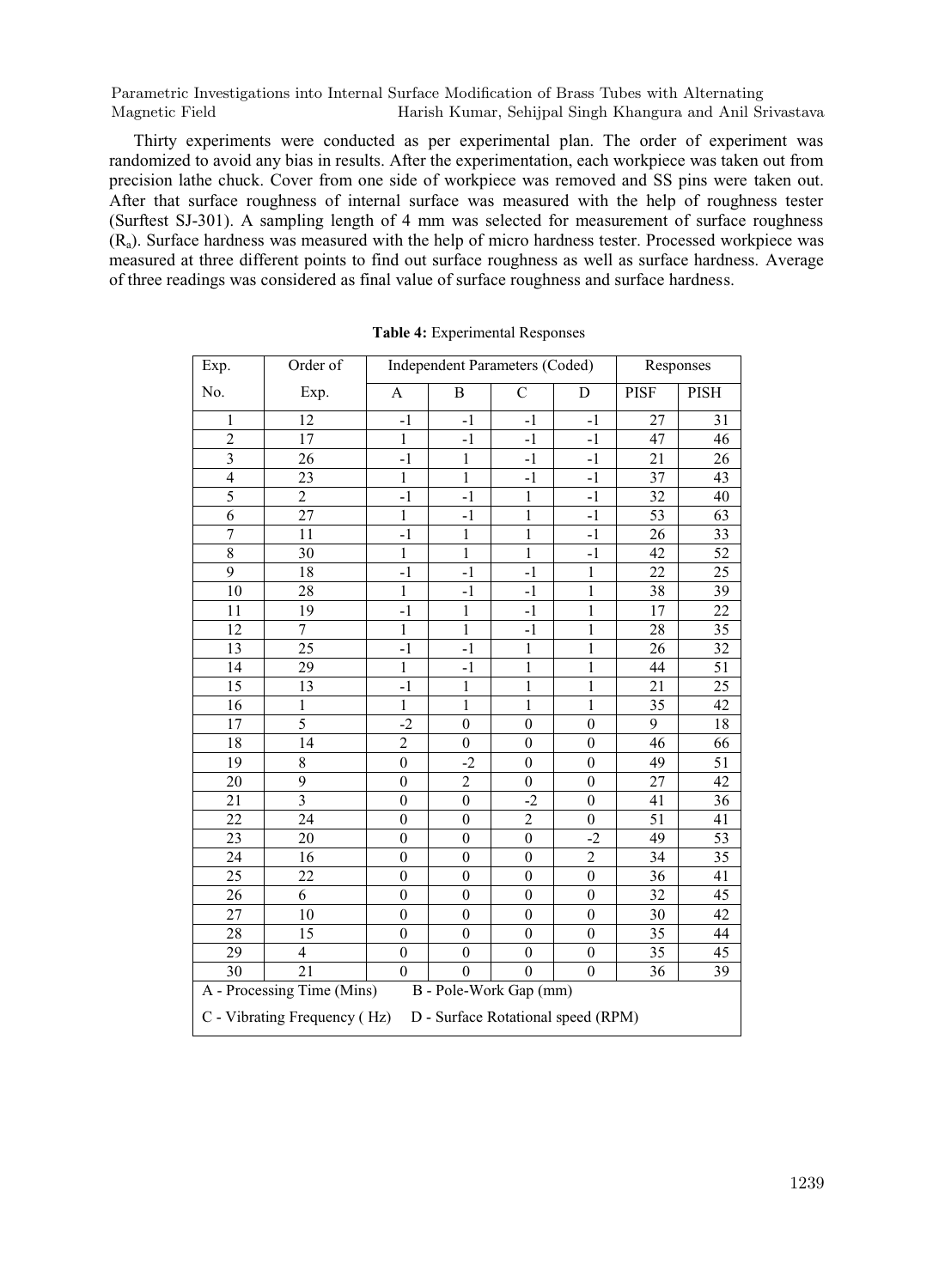After measuring surface roughness and surface hardness, percentage improvement in surface finish (PISF) and percentage improvement in surface hardness (PISH) were calculated by comparing the average initial values of surface finish and surface hardness with average of three measured values of surface finish and surface hardness. The initial surface roughness values varies from  $0.62 - 0.98 \mu m$ and final surface roughness varies from 0.29-0.79 µm. The initial hardness was in the range of 93-104 Hv and the final hardness was measured in the range of 117-165 Hv. All the values of percentage improvement in surface finish (PISF) and percentage improvement in surface hardness (PISH) for all thirty experiments have been tabulated in Table 4.

### 4 Results and Discussions

 After final experimentation on 30 workpieces, each and every workpiece was tested for improvement in surface finish and surface hardness on surface roughness tester and micro hardness tester respectively. Total percentage improvement in surface finish and surface hardness was measured and then processed using design expert software.

#### 4.1 Parametric Effect on Percentage Improvement in Surface Finish

 The variation of percentage improvement in surface finish with combined effect of various process parameters has been explained below.

#### **4.1.1 Effect of Processing Time and Pole-Work Gap**

 The effect of simultaneous variation of processing time and pole-work gap on percentage improvement in surface finish (PISF) is shown in Figure 3. PISF is maximum at highest processing time (150 mins) and lowest pole-work gap (1 mm). PISF is minimum at lowest processing time and highest pole-work gap. At minimum processing time (30 mins), percentage improvement in surface finish is very less but it keeps on improving with the increase in processing time. After 150 mins of processing time, percentage improvement in surface finish is more than 100 % as compared to minimum processing time. Figure 3 further indicates that the effect of processing time on PISF at higher values of pole-work gap is less as compared to lower values of pole-work gap.



**Figure 3:** Effect of Simultaneous Variation of Processing Time and Pole-Work Gap on PISF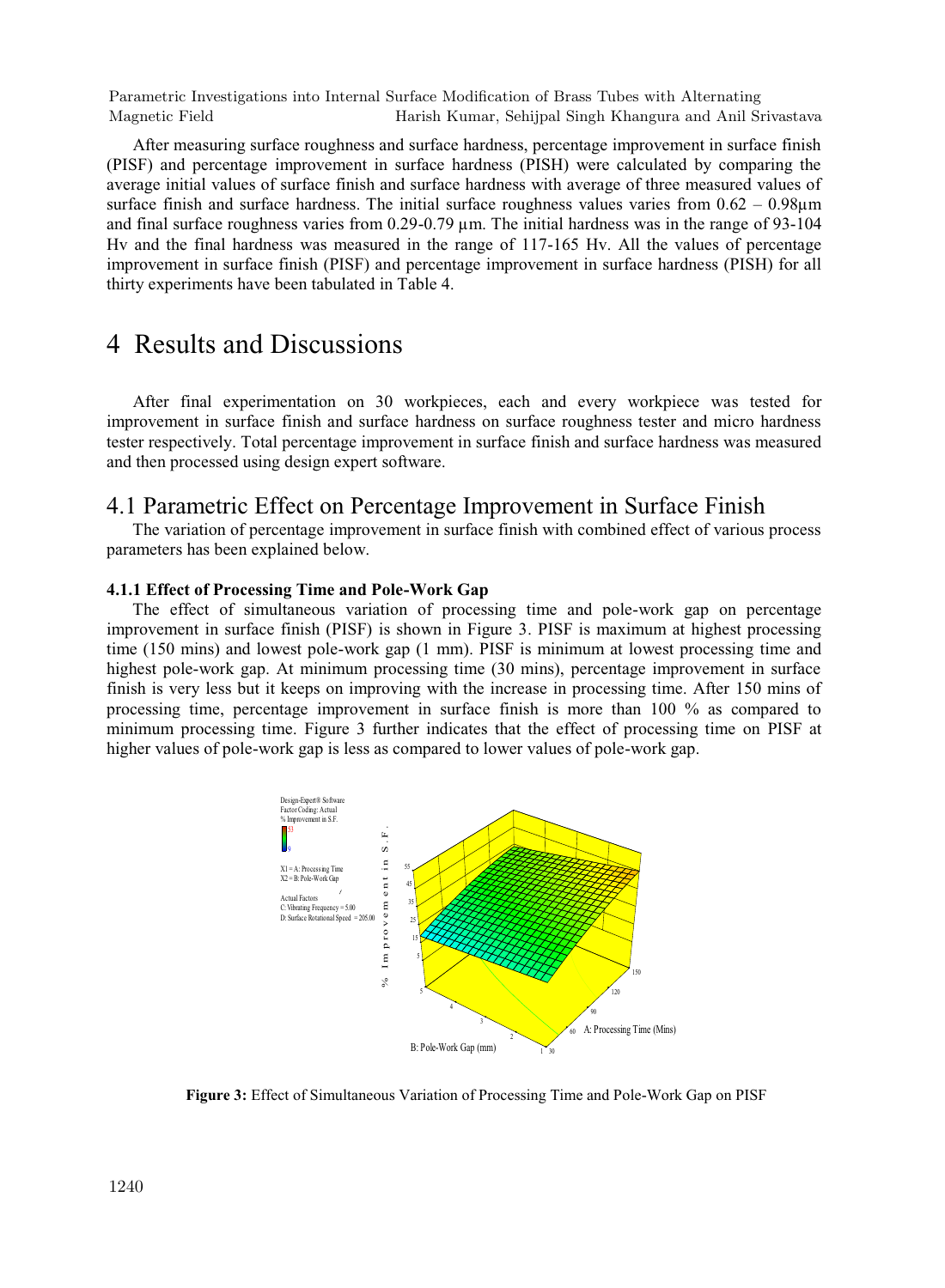It is expected that magnetic flux density controls the striking force with which the pins strike on the surface. It is understandable that as the magnetic flux density reduces (due to higher pole-work gap), the striking force of the pins also decreases and hence PISF deteriorates.

#### **4.1.2 Effect of Processing Time and Vibrating Frequency**

 The effect of simultaneous variation of processing time and vibrating frequency on percentage improvement in surface finish is visible in Figure 4. PISF is minimum at lowest vibrating frequency and lowest processing time.



**Figure 4:** Effect of Simultaneous Variation of Processing Time and Vibrating Frequency on PISF

 PISF keeps on increasing with increase in processing time and vibrating frequency of magnetic tool (magnetic pins). It is maximum at highest values of processing time (i.e. 150 mins) and vibrating frequency (i.e. 7 Hz). The effect of increase in vibrating frequency on PISF is less as compared to the effect of increase in processing time on PISF. It is due to the fact that with higher processing time and higher vibrating frequencies, total number of impacts produced by SS pins are increased hence reducing the surface irregularities. This is supported by the residual stresses data (Kumar, et al., 2012).

#### **4.1.3 Effect of Processing Time and Surface Rotational Speed**

It can be observed from Figure 5 that PISF is minimum at highest surface rotational speed and minimum processing time. It is due to the fact that at higher surface rotational speeds, magnetic tool does not get enough time within which it can strike on work piece surface with full magneto force (Kumar, et al., 2012). As the surface rotational speed is reduced, PISF is increased with respect to increase in processing time. PISF is maximum at lowest surface rotational speed and maximum processing time.

 It is also visible from Figure 5 that as compared to surface rotational speed, effect of processing time is more. As compared to processing time of 30 minutes, PISF is nearly more than double after 150 minutes. Whereas change in PISF with respect to change in surface rotational speed is not as high as in the case of processing time. It shows that processing time is a major process parameter that influences the PISF on work surface.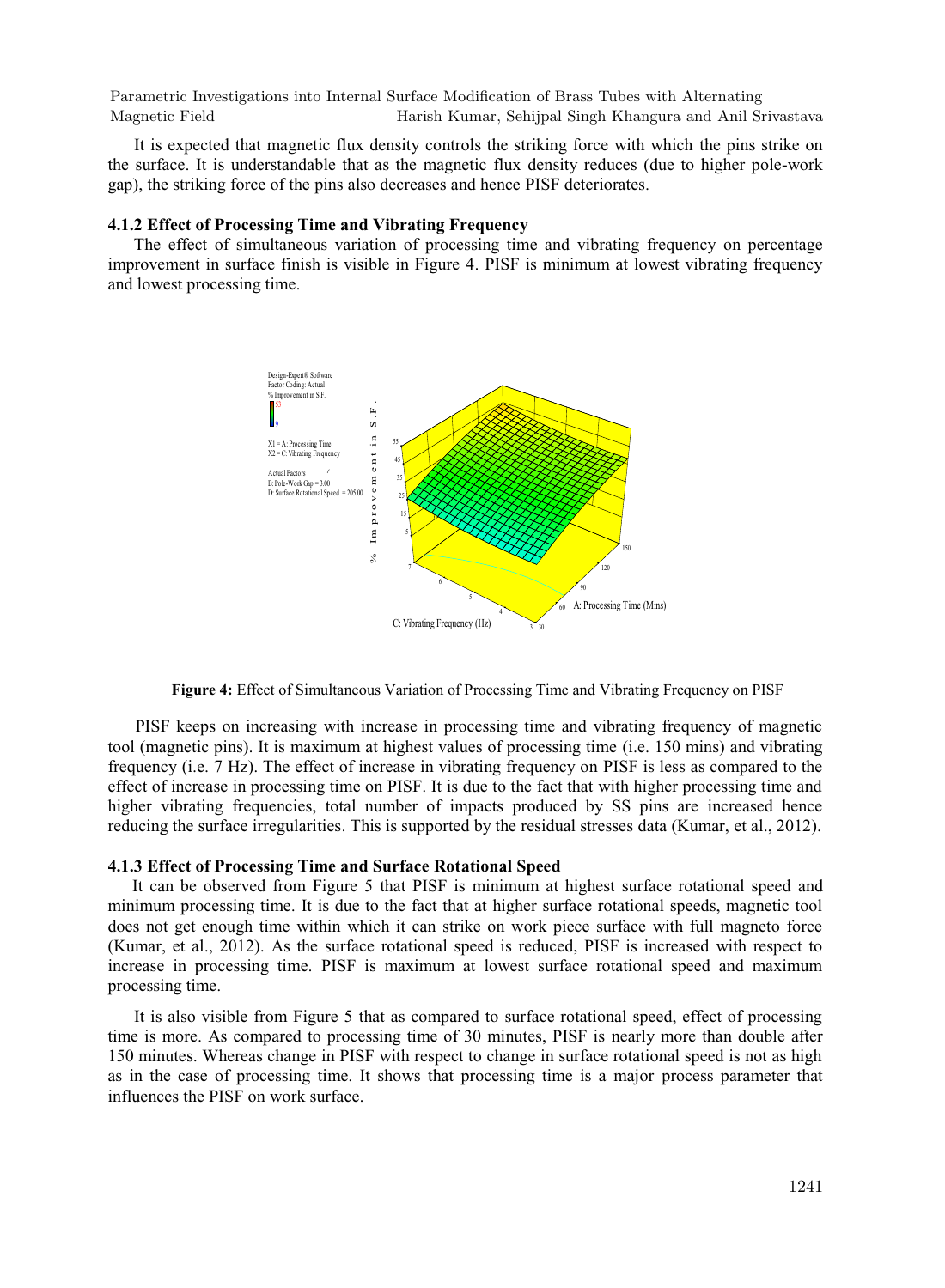

**Figure 5:** Effect of Simultaneous Variation of Processing Time and Surface Rotational Speed on PISF

#### **4.1.4 Effect of Pole-work Gap and Surface Rotational Speed**

 Figure 6 indicates that PISF is maximum at minimum pole-work gap and lowest surface rotational speed. It keeps on decreasing with the increase in both pole-work gap and surface rotational speed. PISF becomes minimum at highest values of pole-work gap and surface rotational speed. This decremental trend in PISF is again due to the fact that at lower pole-work gap, magnetic field induced is stronger as compared to higher pole-work gap. At the same time, at lower surface rotational speed, magnetic tool have enough time within which it can strike on the work surface with full magneto force. Figure 6 also indicates that both the process parameters (pole-work gap and surface rotational speed) have approximately same influence on PISF.



**Figure 6:** Effect of Simultaneous Variation of Pole-Work Gap and Surface Rotational Speed on PISF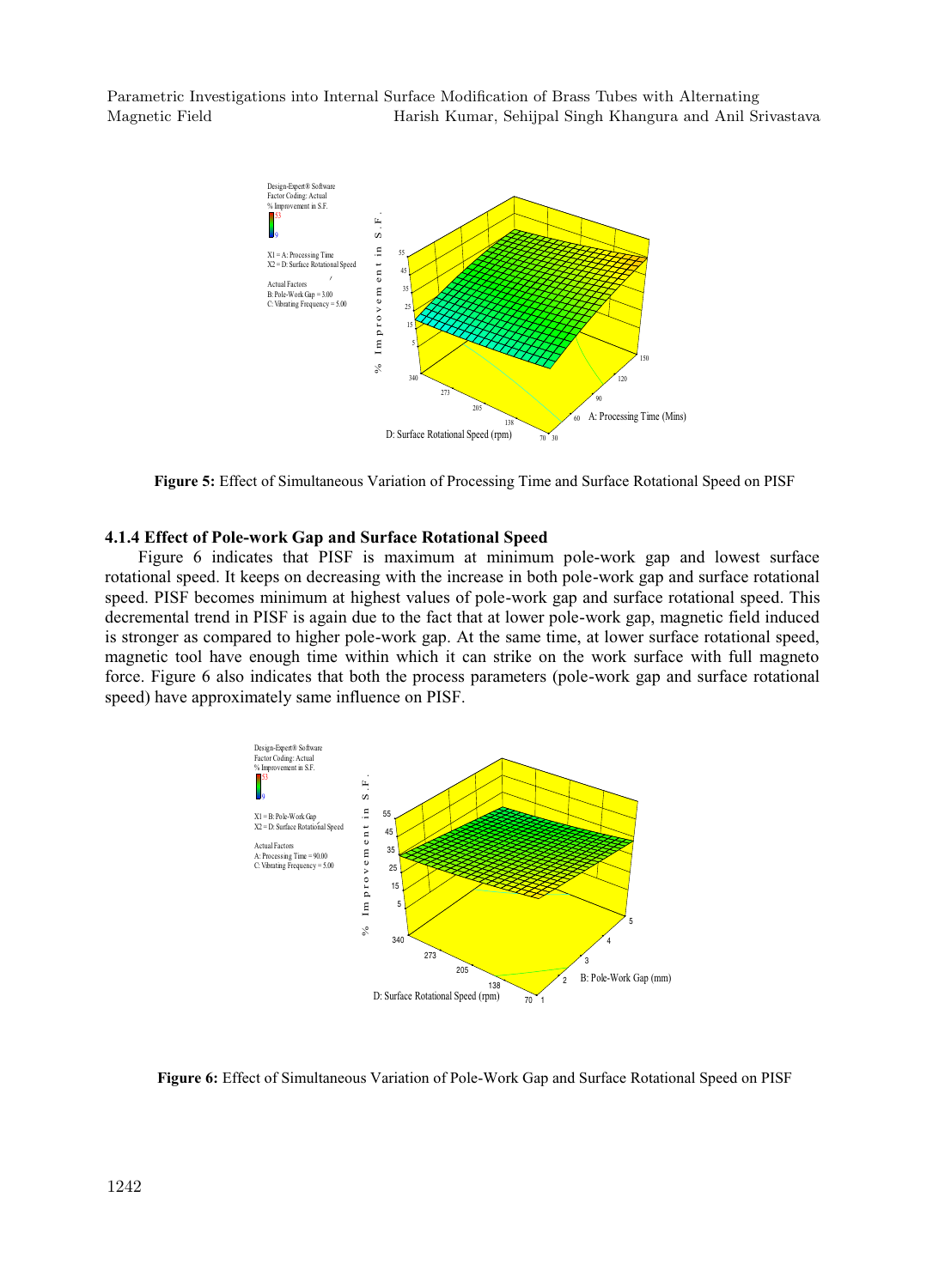### 4.2 Parametric effect on Percentage Improvement in Surface Hardness

 The variation of percentage improvement in surface hardness with various process parameters has been explained in the following paragraphs.

#### **4.2.1 Effect of Processing Time and Pole-work Gap**

 Figure 7 shows combined effect of processing time and pole-work gap on percentage improvement in surface hardness (PISH). It is evident from Figure 7 that PISH is maximum at maximum processing time and minimum pole-work gap. With the decrease in processing time and increase in pole-work gap, PISH keeps on decreasing.



**Figure 7:** Effect of Simultaneous Variation of Processing Time and Pole-Work Gap on PISH

 It is considered that with the increase in processing time, magnetic tool (pins) keep on striking the work surface for larger duration thus causing heavy peening effect on surface as evidenced from the residual stress plots (Kumar, et al., 2012). At the same time, with smaller pole-work gap, strength of magnetic field induced is high, which helps the magnetic tool to move and strike the surface with larger magneto force. As the processing time increases from 30 mins to 150 mins, there is large increase in PISH. But the effect of change of pole-work gap (from 1mm to 5mm) on PISH, is not as much higher as compared to processing time.

#### **4.2.2 Effect of Processing Time and Vibrating Frequency**

 Figure 8 shows the effect of simultaneous variation of processing time and vibrating frequency on percentage improvement in surface hardness. Here, it is clear that PISH is maximum at highest vibrating frequency (7 Hz) of magnetic tool and maximum processing time (150 mins). PISH keeps on decreasing with decrease in vibrating frequency and processing time.

 The reason behind good PISH at higher vibrating frequency may be due to the fact that at higher vibrating frequency, the number of impacts per unit time is more. So the net work done by magnetic tool on the surface seems to be enhanced. Thus PISH is increased by reducing surface irregularities. It is also clear from the Figure 8 that the effect of higher vibrating frequency on PISH is higher as compared to lower vibrating frequencies for the same processing time range.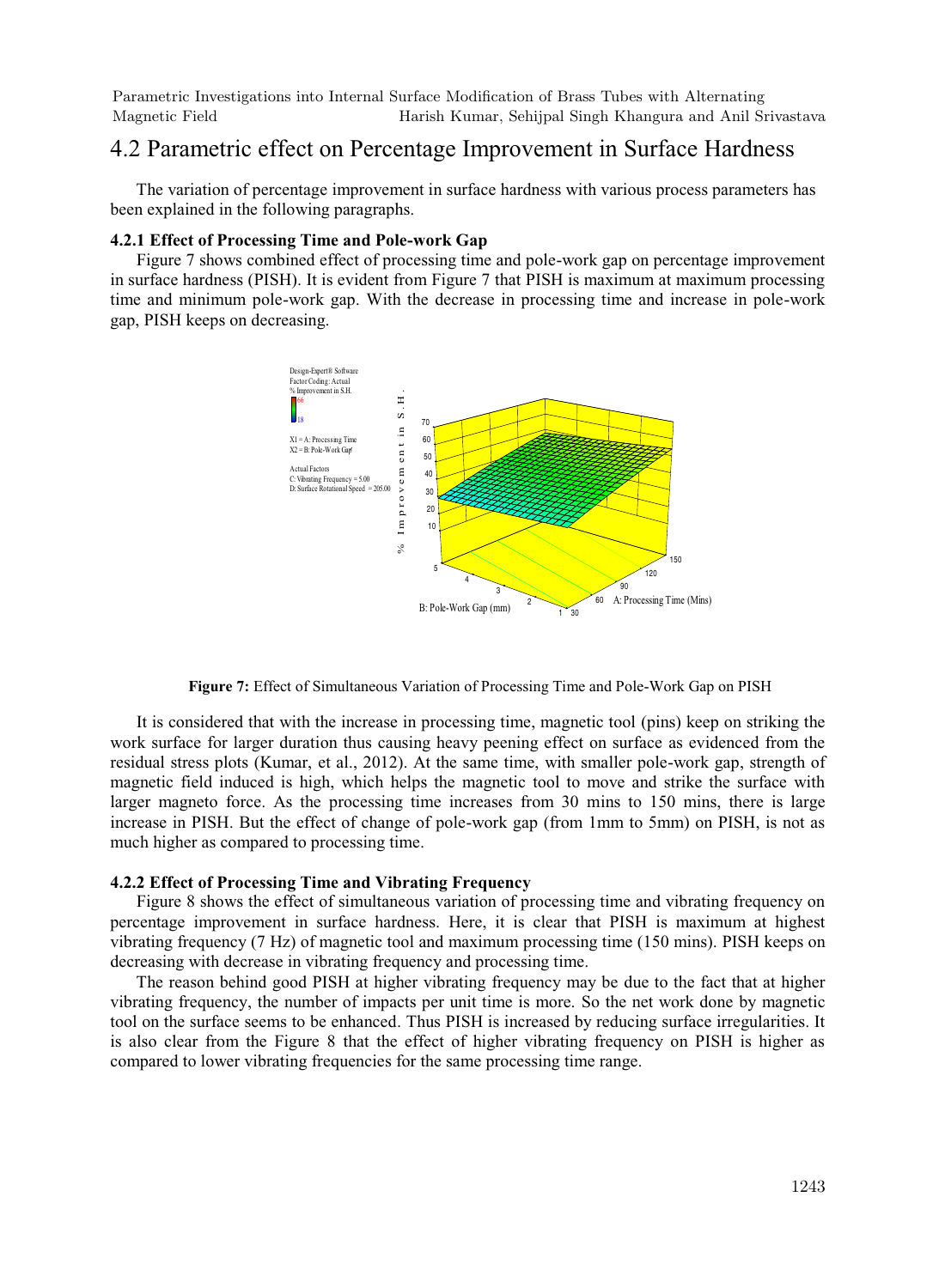

**Figure 8:** Effect of Simultaneous Variation of Processing Time and Vibrating Frequency on PISH

#### **4.2.3 Effect of Processing Time and Surface Rotational Speed**

 Figure 9 shows the effect of simultaneous variation of processing time and surface rotational speed on percentage improvement in surface hardness (PISH). It is clear from Figure 9 that PISH is maximum at highest processing time (150 mins) and lowest surface rotational speed. As processing time is decreased and surface rotational speed is increased, PISH is decreased.





It is also observed from Figure 9 that the effect of processing time on PISH is higher as compared to surface rotational speed. Increase in PISH from lowest processing time (30 mins) to highest processing time (150 mins) at lowest surface rotational speed (70 rpm) is higher than the increase in PISH within same time limits at higher surface rotational speed (340 rpm).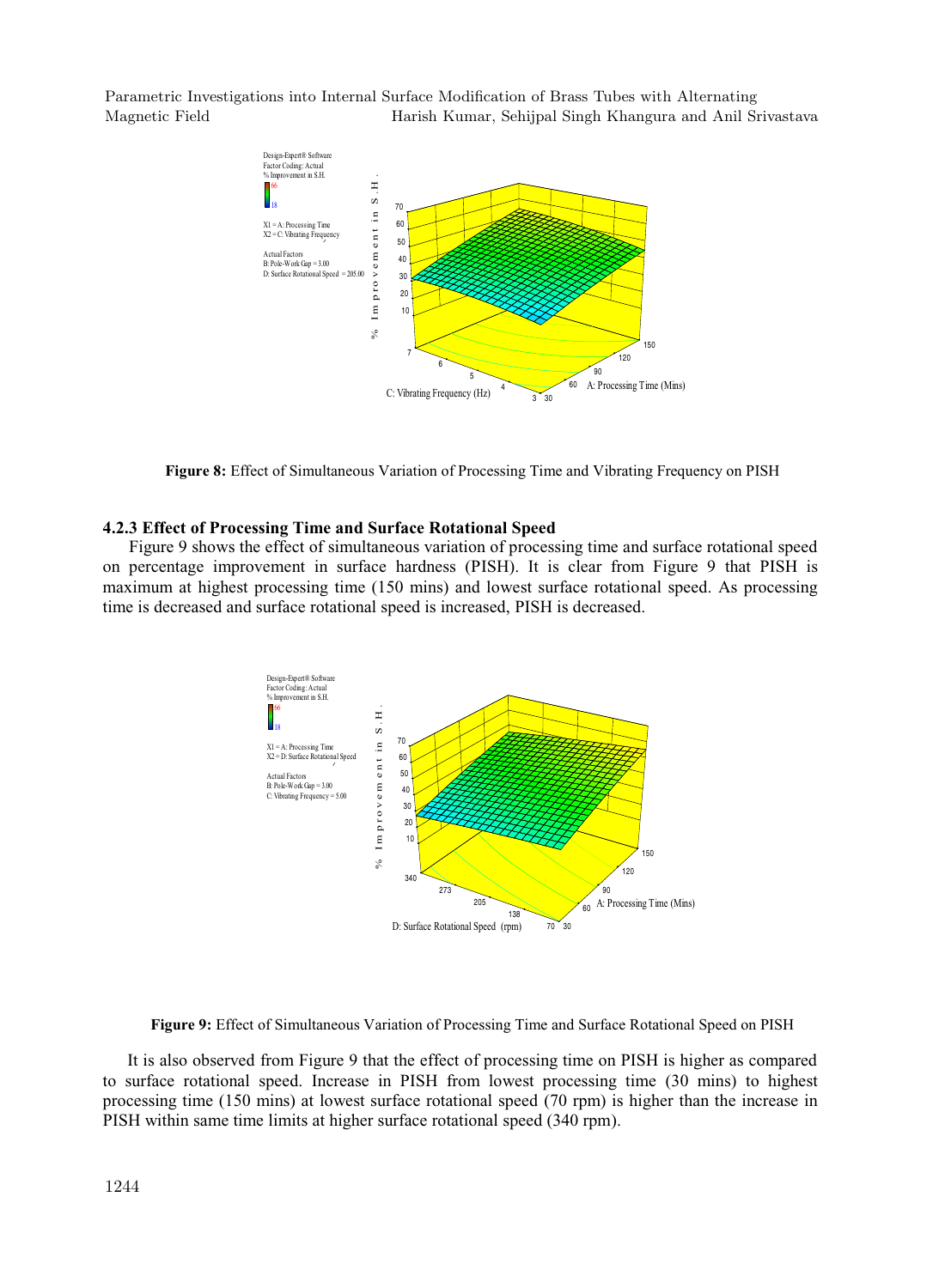#### **4.2.4 Effect of Pole-Work Gap and Vibrating Frequency**

 Figure 10 demonstrates the effect of simultaneous variation of pole-work gap and vibrating frequency on percentage improvement in surface hardness (PISH). It is clear from Figure 10 that the value of PISH is maximum at highest vibrating frequency (7 Hz) and lowest pole-work gap (1mm). The reason is, at highest vibrating frequency, number of impacts made by the magnetic tool is more (Kumar, et al., 2012).





 At the same time, at minimum pole-work gap, strength of induced alternating magnetic field is higher. So the force with which magnetic tool strikes the work surface and number of impacts is increased. Thus, PISH is increased by magnetic movement of tool on surface. As vibrating frequency is reduced and pole-work gap is increased, there is corresponding decrease in PISH. The value of PISH is minimum at maximum pole-work gap (5 mm) and minimum vibrating frequency (3 Hz).

#### **4.2.5 Effect of Pole-Work Gap and Surface Rotational speed**

 Figure 11 shows the effect of simultaneous variation of pole-work gap and surface rotational speed on percentage improvement in surface hardness (PISH). It is clear from Figure 11 that PISH is maximum at lowest surface rotational speed (70 rpm) and minimum pole-work gap (1mm). It is due to the fact that at lower surface rotational speeds, magnetic tool has enough time within which it can strike on specific surface with greater impact before the surface moves.

 Again at the same time, minimum pole-work gap (1mm) induces comparatively stronger magnetic field which in turn improve the strength of magnetic tool. As both the surface rotational speed and pole-work gap is increased, PISH decreased and become minimum at highest surface rotational speed (340 rpm) and maximum pole-work gap (5 mm).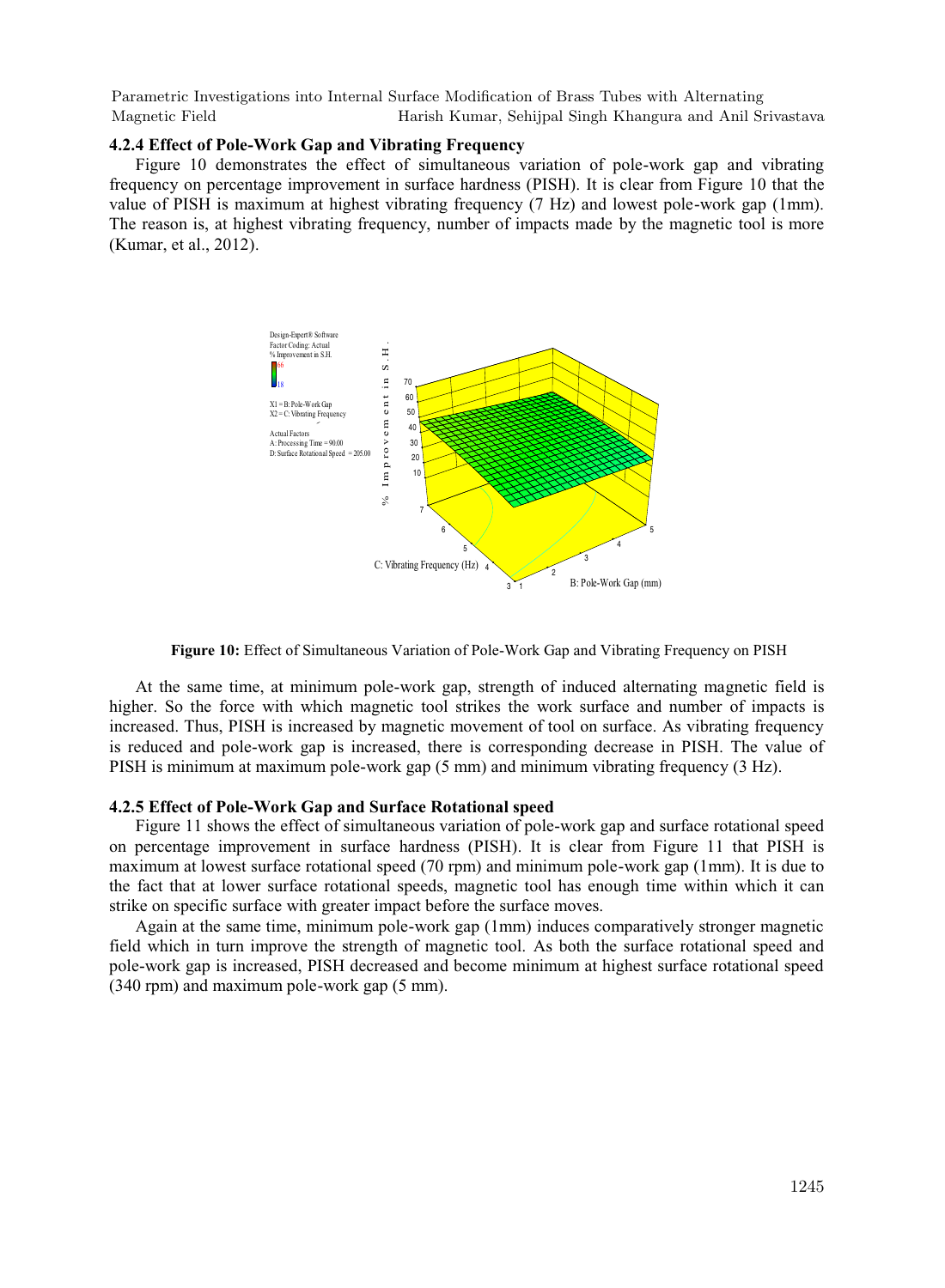

**Figure 11:** Effect of Simultaneous Variation of Pole-Work Gap and Surface Rotational Speed on PISH

#### **4.2.6 Effect of Vibrating Frequency and Surface Rotational speed**

Figure 12 shows the effect of simultaneous variation of vibrating frequency and surface rotational speed on percentage improvement in surface hardness (PISH).



**Figure 12:** Effect of Simultaneous Variation of Vibrating Frequency and Surface Rotational Speed on PISH

 It is clear from the Figure 12 that vibrating frequency of magnetic tool and surface rotational speed has great impact on PISH. Percentage improvement in surface hardness (PISH) is maximum at highest value of vibrating frequency (7 Hz) and minimum value of surface rotational speed (70 rpm). With the increase in surface rotational speed and decrease in vibrating frequency of magnetic tool, the value of PISH keeps on decreasing. It is due to the fact that at higher vibrating frequencies and lower surface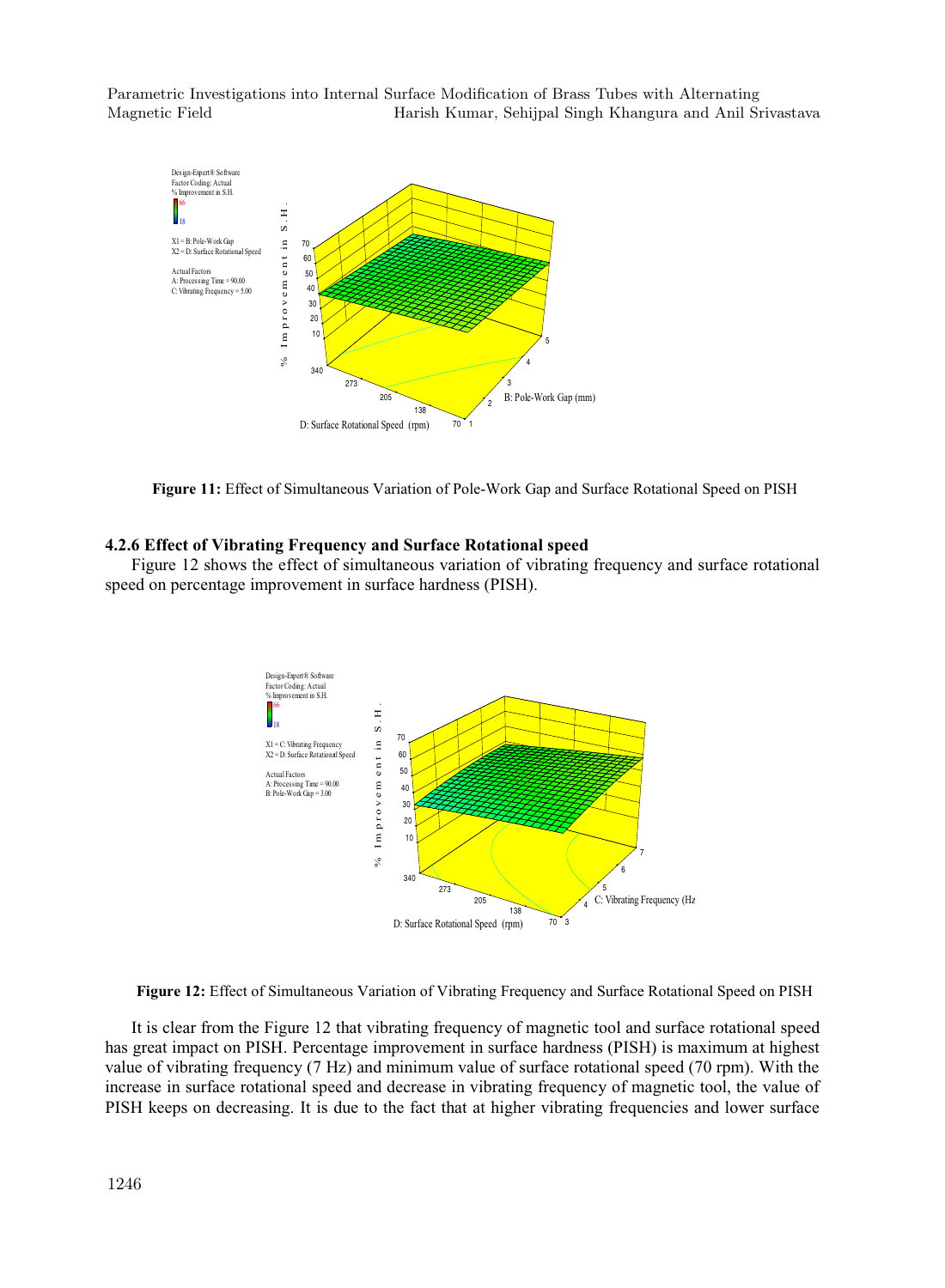rotational speed, net peening effect is improved (Kumar, et al., 2012). Thus net percentage improvement in surface hardness is also improved.

## 5 Conclusions

On the basis of experimental work related to surface modification of internal surface of brass tube with alternative magnetic field assisted stainless steel pins, following conclusions have been drawn:

- (1) Internal surface of brass tubes can be modified by using SUS304 stainless steel pins in the presence of alternating magnetic field.
- (2) The process parameters like processing time, pole-work gap, surface rotational speed and vibrating frequency of magnetic tool (magnetic pins) significantly influence surface finish and surface hardness of the processed surface.
- (3) Processing time is the major parameter which affects both surface finish as well as surface hardness. After 150 minutes of processing time, percentage improvement in surface finish (PISF) and surface hardness (PISH) has been observed as more than double of that initial bored surface.
- (4) Minimum pole-work gap gives stronger magnetic field which enhances the magnetic strength of magnetic tool. Considerable effect of minimum pole-work gap (1mm) on percentage improvement surface finish and surface hardness has been observed.
- (5) The vibrating frequency of around 7 Hz resulted in better percentage improvement in surface finish as well as surface hardness.
- (6) At lower surface rotational speed (70 rpm), considerable improvement in both surface finish as well as surface hardness has been observed.

## References

- Kang, J. and Yamaguchi, H., 2012. Internal finishing of capillary tubes by magnetic abrasive finishing using a multiple pole-tip system. *Precision Engineering*, 36(3), pp. 510-516.
- Kang, J., George, A. and Yamaguchi, H., 2012. High-speed internal finishing of capillary tubes by magnetic abrasive finishing. *Procedia CIRP*, 1, pp. 414-418.
- Kim, J.D., 2003. Polishing of ultra-clean inner surfaces using magnetic force. *The International Journal of Advanced Manufacturing Technology*, 21(2), pp. 91-97.
- Kim, J.D., Kang, Y.H., Bae, Y.H. and Lee, S.W., 1997. Development of a magnetic abrasive jet machining system for precision internal polishing of circular tubes. *Journal of Materials Processing Technology*, 71(3), pp. 384-393.
- Kumar, H., Singh, S. and Kumar, P., 2012. Surface finishing and modification of brass tube by magnetically assisted cold worked stainless steel pins. *Journal of Tribology and Surface Engineering*, 3(3/4), pp. 187-202.
- Shinmura, T. and Aizawa, T., 1989. Study on internal finishing of a non-ferromagnetic tubing by magnetic abrasive machining process. *Bulletin of the Japan Society of Precision Engineering*, 23(1), pp. 37-41.
- Shinmura, T. and Yamaguchi, H., 1995. Study on a new internal finishing process by the application of magnetic abrasive machining: internal finishing of stainless steel tube and clean gas bomb. *JSME International Journal. Ser. C, Dynamics, control, robotics, design and manufacturing*, 38(4), pp. 798-804.
- Shinmura, T., Takazawa, K., Hatano, E. and Aizawa, T., 1985. Study on magnetic-abrasive process: process principle and finishing possibility. *Bulletin of the Japan Society of Precision Engineering*,